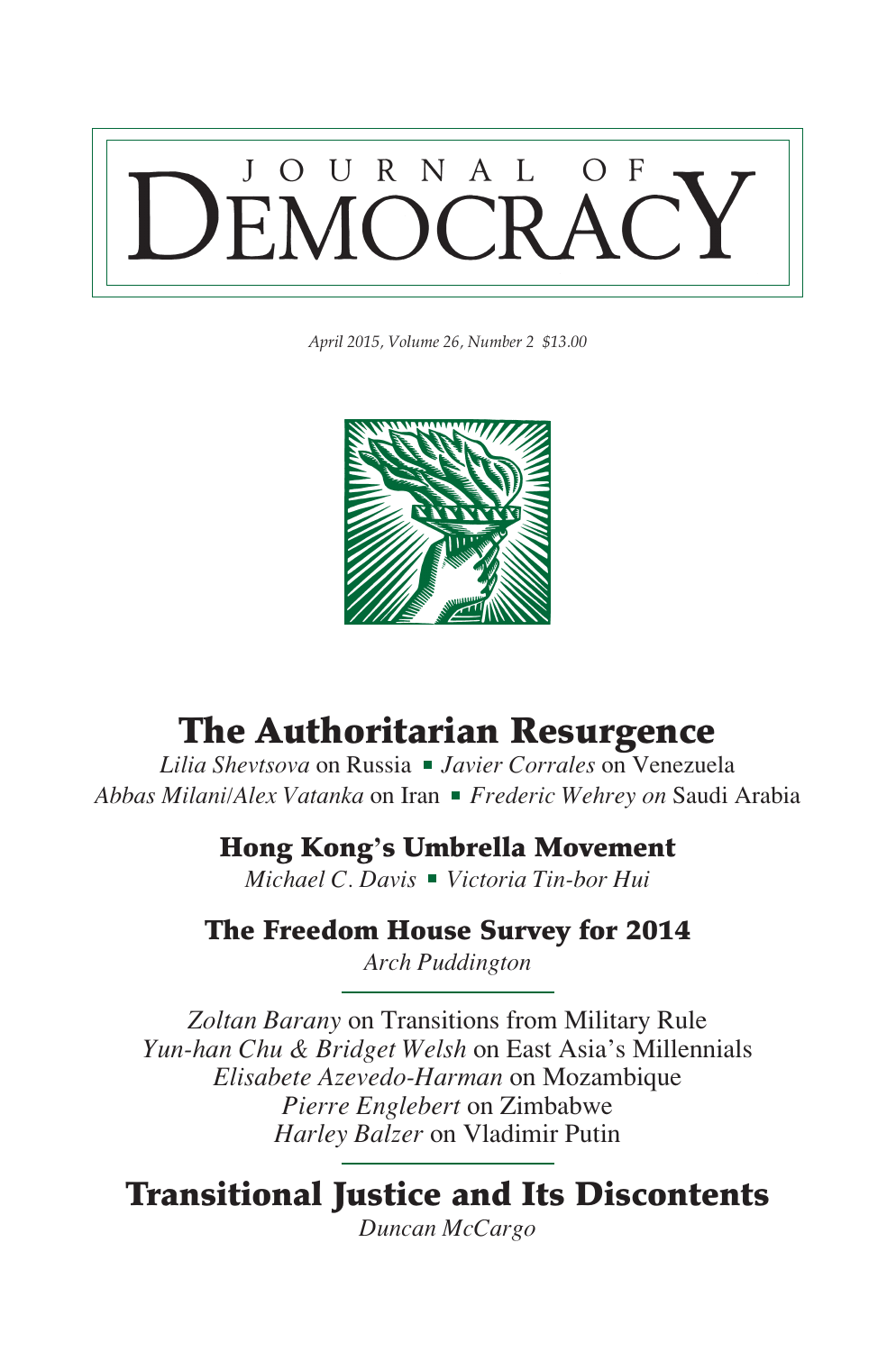## PATCHING THINGS UP in Mozambique

*Elisabete Azevedo-Harman*

*Elisabete Azevedo-Harman is a member of the Scientific Council and professor at the Catholic University of Mozambique and the Catholic University of Portugal.* 

 $T$ he year 2015 marks the fortieth anniversary of Mozambique's independence and its twenty-first consecutive year of official multiparty political competition. In a country long torn by war—first for independence from Portugal and then between rival domestic groups—the last two decades have seen four presidential and parliamentary elections. All of them have been held on schedule, most recently on 15 October 2014.

This latest vote has led to a peaceful transfer of office but not of party control, as outgoing two-term president Armando Guebuza from the long-ruling Frelimo party has been succeeded by his defense minister, Filipe Nyusi, whose 57 percent vote share meant that he faced no runoff. Frelimo (its name is the Portuguese acronym of the Front for the Liberation of Mozambique) held onto its majority in the unicameral, 250-seat parliament but sustained a net loss of 47 seats and ceded control of three of the eleven provincial assemblies to the opposition (a first).

Yet all is far from well, and Mozambique's democratic prospects must be called cloudy at best. The 2014 voting occurred amid the sharpest political and security challenges Mozambique has faced since 1994. These included a renewal of armed clashes between government forces and Renamo (the Mozambican National Resistance), which was Frelimo's opponent during the postcolonial civil war of 1977–92 and remains its main competitor.

Trust between Frelimo and Renamo has sunk to a low ebb. The latter's leader, presidential runner-up Afonso Dhlakama (he won 37 percent), at first rejected the official election results and ordered his party's newly elected legislators to boycott parliament (the boycott ended in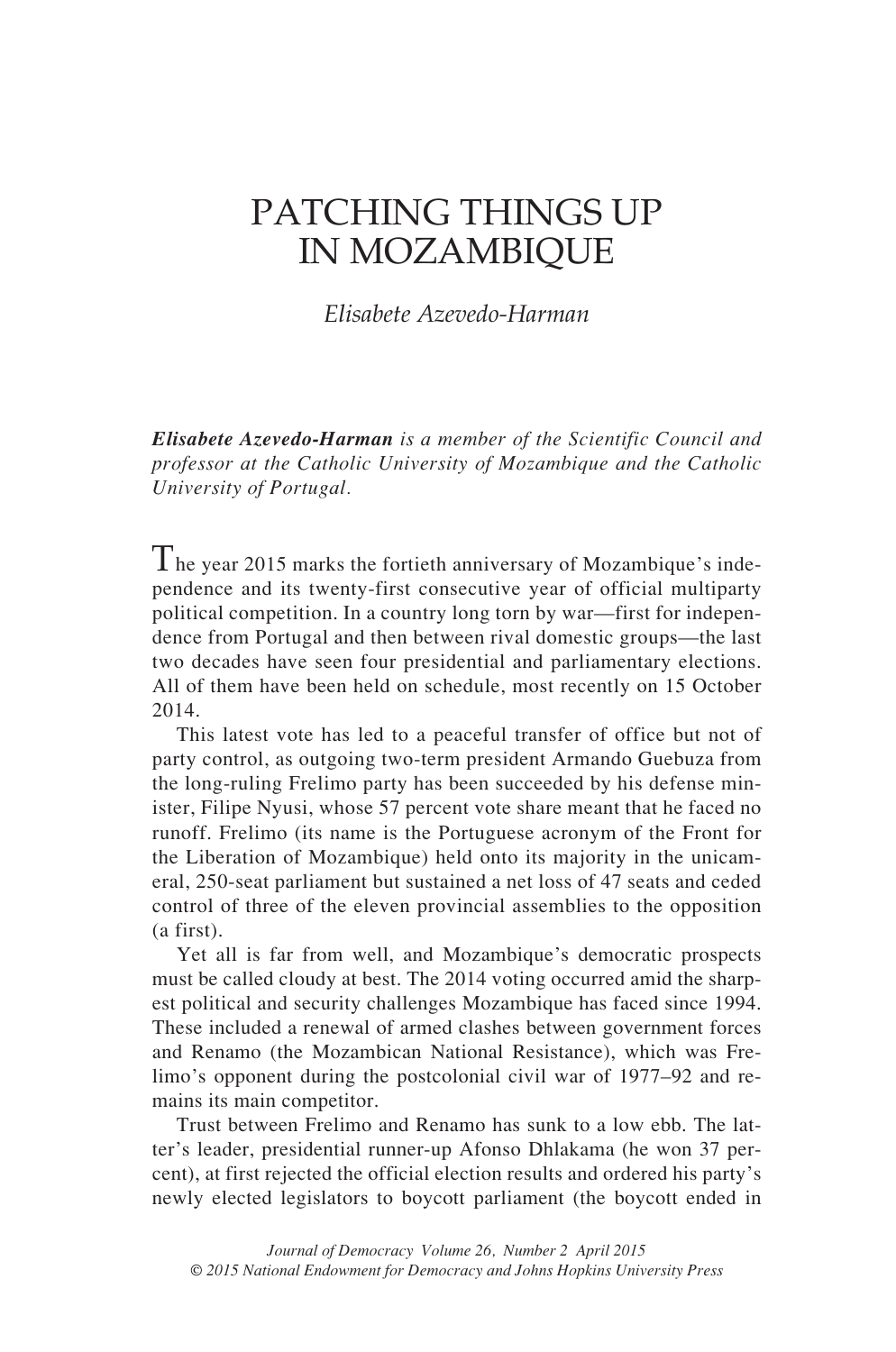| Candidate                | Valid Votes* | <b>Vote Share</b> |  |  |
|--------------------------|--------------|-------------------|--|--|
| Afonso Dhlakama (RENAMO) | 1.762.260    | 36.61%            |  |  |
| Filipe Nyusi (FRELIMO)   | 2,761,025    | 57.03%            |  |  |
| Daviz Simango (MDM)      | 306,884      | 6.36%             |  |  |

**Table 1—Mozambique's 2014 Presidential-Election Results**

*Source:* CNE, Edital, Apuramento Geral/Presidente da Republica, 2014.

\*In addition to valid votes, there were 213,310 null votes (spoiled ballots), and 290,186 blank votes (ballots with no selection registered).

February 2015). There is still not a great deal of trust between Frelimo and Renamo, or between either of them and the newer Movement for Multiparty Democracy (MDM), which has become a rising opposition force, especially in the cities.

Perhaps the troubled state of Mozambican democracy should not be surprising. Five years ago in these pages, Carrie Manning explained that Mozambique's unbroken string of elections, while a significant achievement, had never been accompanied by the development of a level political playing field. She decried the "sustained decay" of the country's democratic prospects.<sup>1</sup> Someone searching for countertrends might point out that Frelimo, despite its long possession of a two-thirds legislative majority, never tried to overturn term limits—something that has been a problem elsewhere in Africa. Yet there can be no denying that the ruling party's grip on power remains tight, or that the return of bloody strife (the death toll from October 2012 through a September 2014 peace accord is thought to number in the thousands) and the opposition boycott are ominous developments.

The 56-year-old Nyusi is the first president of independent Mozambique who does not have "former national-liberation fighter" on his resumé. He is also the first member of the Makonde ethnic group and the first northerner (he hails from Cabo Delgado Province by the Tanzanian border) to hold the country's highest office. His selection as Frelimo's standard-bearer may be read in part as that party's response to Renamo's frequent complaints that Frelimo is dominated by southerners and neglects the interests of central and northern Mozambique (the regions that happen to contain most of the country's natural resources). Belittled by some as nothing more than the outgoing president's protégé, Nyusi has nonetheless shown signs of leadership ability: He ran a competent campaign amid difficult circumstances, and he has united Frelimo's factions around himself, at least for the time being.

In 2014, Mozambique's electoral system of closed-list proportional representation (PR) left Frelimo with 144 seats while awarding 89 to Renamo and the remaining 17 to MDM. Since no bill short of a constitutional change requires more than a simple majority, Frelimo continues to have a free hand to legislate despite its loss of seats. Since everything about Mozambique's parliament from committee shares to speak-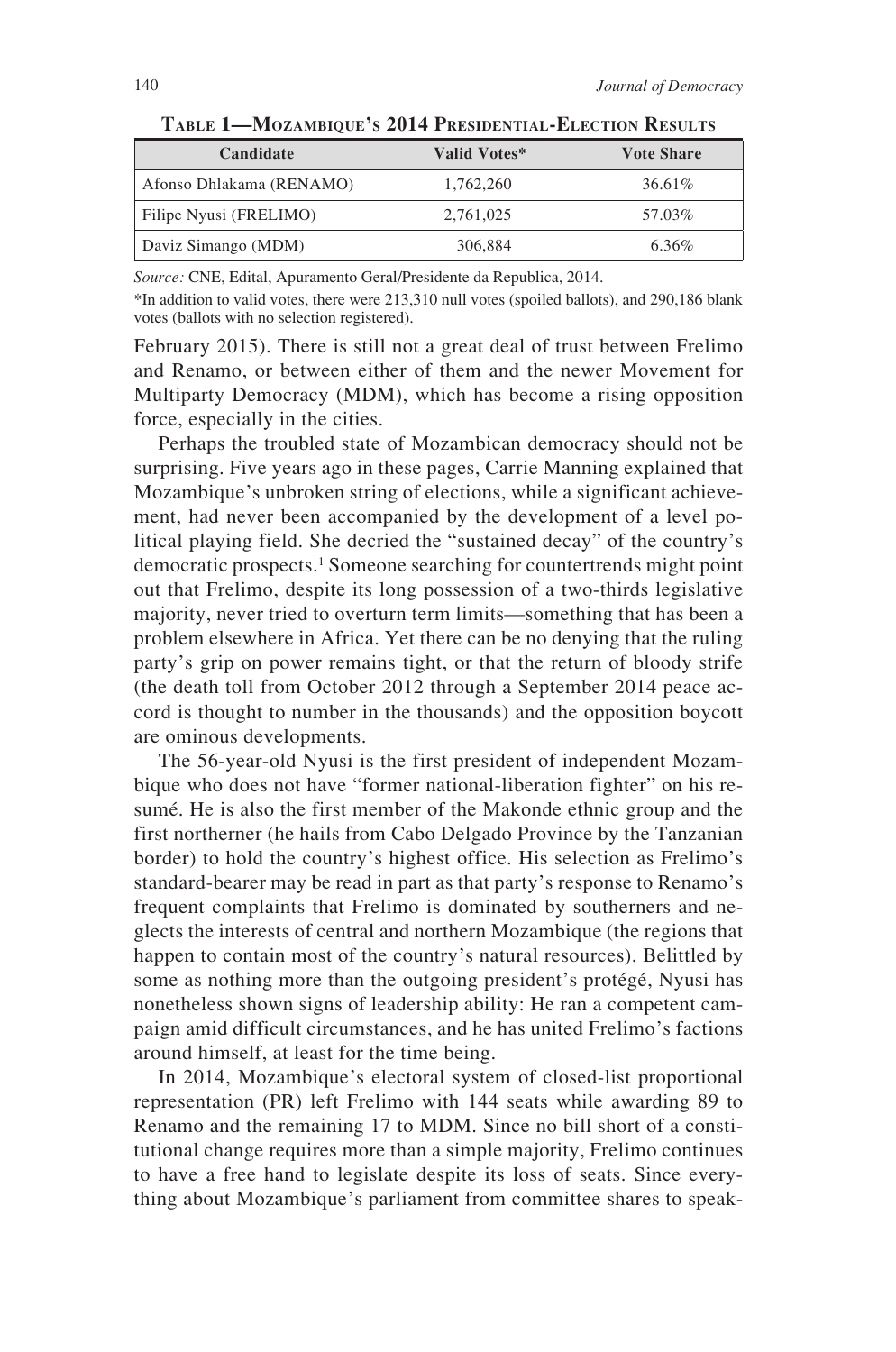

ing time is governed by a rule of proportionality, the new seats won by the opposition could set the stage for greater power-sharing within a parliament that can act as a more vibrant player in national governance. A more balanced parliament should be good news in terms of oversight and accountability, especially if the parties make a serious investment

in training the many new MPs who won the voters' approval in 2014.

Renamo's strong 2014 showing was surprising. Its candidates won a majority of the vote in the five provinces that lie roughly in the middle of Mozambique (see Map on page 147). These are the coastal provinces of Nampula, Zambezia, and Sofala (running north to south down the Indian Ocean seaboard), plus the two inland provinces of Tete and Manica. General campaigning began on August 31, but Dhlakama did not start personally stumping for the presidency till September 16, after Renamo and the government signed a fresh peace accord. Renamo's impressive ability to mobilize backers—despite its late start, its rallies were big—and its belief that it had done well in the peace talks left the group's leaders feeling restive in the face of defeat. Dhlakama may have failed to hit even 40 percent in his race against Nyusi, but within Renamo ranks the party's robust overall performance in 2014 seems like his victory. Born in 1953 and the only leader Renamo has had since 1979, Dhlakama has a stronger hold than ever on his party a circumstance that could jeopardize the internal reforms it so badly needs.

Will the September 2014 peace deal hold? In the short term, the answer is likely yes. The government promised a "peace and reconciliation fund" (although it is not yet clear how this will be set up and paid for). It pledged to integrate former Renamo fighters into the regular security forces, and it threw in a sweetener for Dhlakama by passing a law that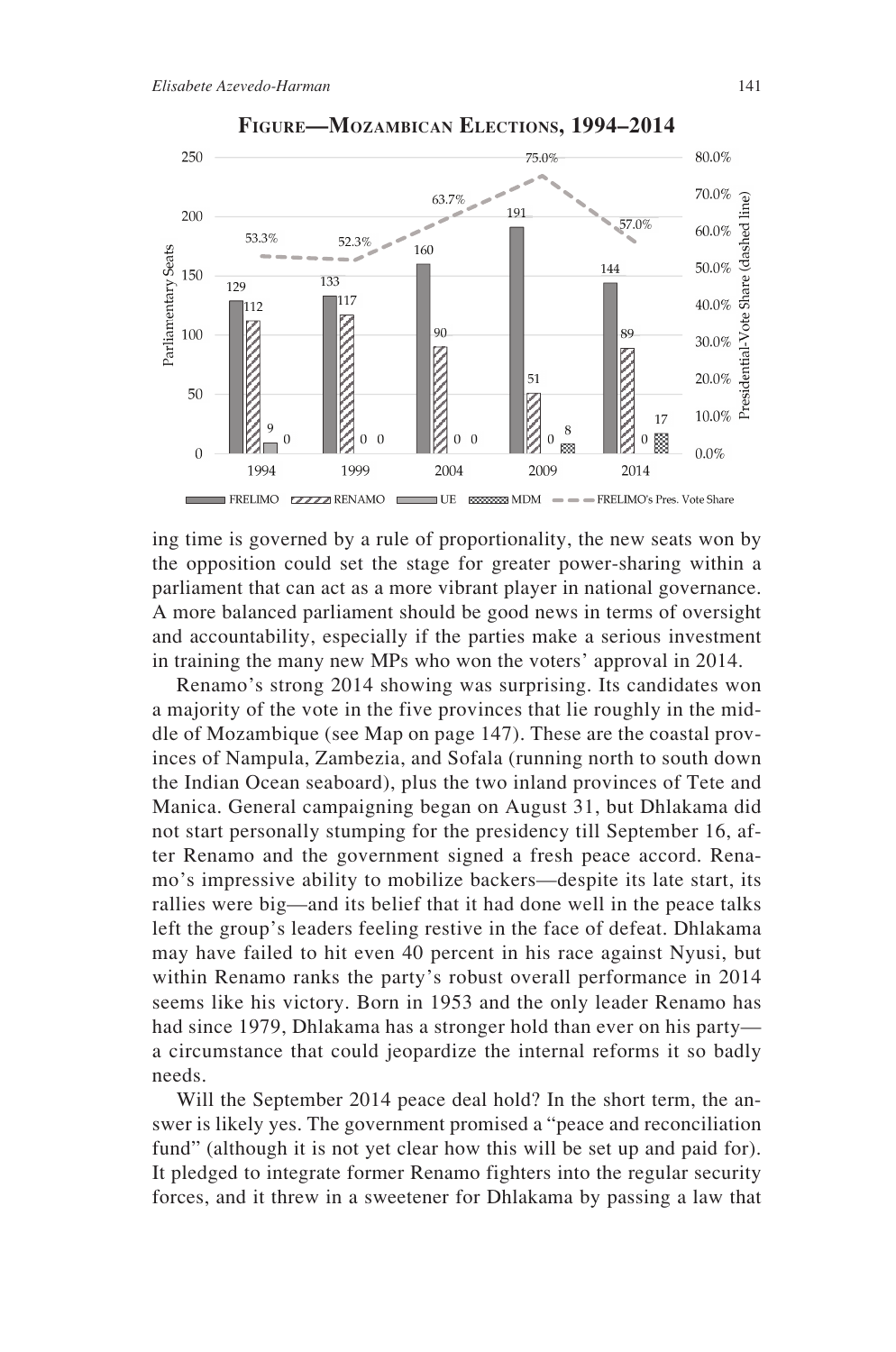grants special institutional status to the "official leader of the opposition." As the holder of this post, Dlakhama will receive each year 1.8 million euros, from which he may allocate his own salary and choose what to spend on housing and staff in addition to allowances for transport, security, and medical coverage for himself and his family. He receives a diplomatic passport, and the statute grants him legal immunity: He can be arrested and tried only by the Supreme Court; common courts cannot touch him.

But over the longer term, how much confidence is in order? Renamo has learned (or relearned) that violence and the threat of violence are still potent bargaining chips. It has seen that it can force Frelimo to negotiate, and that voters will reward such assertiveness toward a Frelimo regime that some view as sinking ever more deeply into a swamp of arrogance and self-enrichment. It is doubtful that most Renamo voters want a return to sustained armed conflict, but it may be fair to say that they are desperate to see someone take a stand against what appears to them as a growing party-state, and can tolerate the idea that it may take force to get Frelimo's attention and make it compromise.

The elections' third contender, the MDM, more than doubled its seats in parliament (from 8 to 17), but has been perceived as a loser owing to the high expectations stirred by its previous success in municipal voting. The MDM suffered from a combination of its own mistakes, Renamo's resurgence, and Frelimo's special hostility toward it as a "turncoat" group. Daviz Simango, the MDM's founder and leader, is the son of a Frelimo vice-president. His party is not yet six years old and displays acute organizational flaws. It blundered badly in 2014 by nominating too many elite candidates while failing to add representatives of its core voters (the poor and urban young people) to its provincial and national lists. Although the MDM, like RENAMO, is something of a regional party with a central and northern base, its better than 40 percent showing in the far-southern port of Maputo (Mozambique's capital and biggest city) suggests an appeal to disaffected urbanites that transcends mere regionalism.

The 2014 election, like others before it, somewhat resembled the classic film *Groundhog Day,* which tells the story of a man who lives the same day over and over. In Mozambique's high-stakes, realworld, and decidedly not comic version of electoral *Groundhog Day,*  the whole process was marred by a familiar level of sharp distrust among the parties, a familiarly partisan (pro-Frelimo) police force, familiar procedural irregularities, and an opposition that (as had been the case before) was poorly prepared to take part in overseeing the process.2 Campaign resources were, as usual, wildly unbalanced: Frelimo ran the costliest campaign the country has ever seen, with state media backing it to the hilt, while opposition messages could reach the public only through a few private media outlets. The implications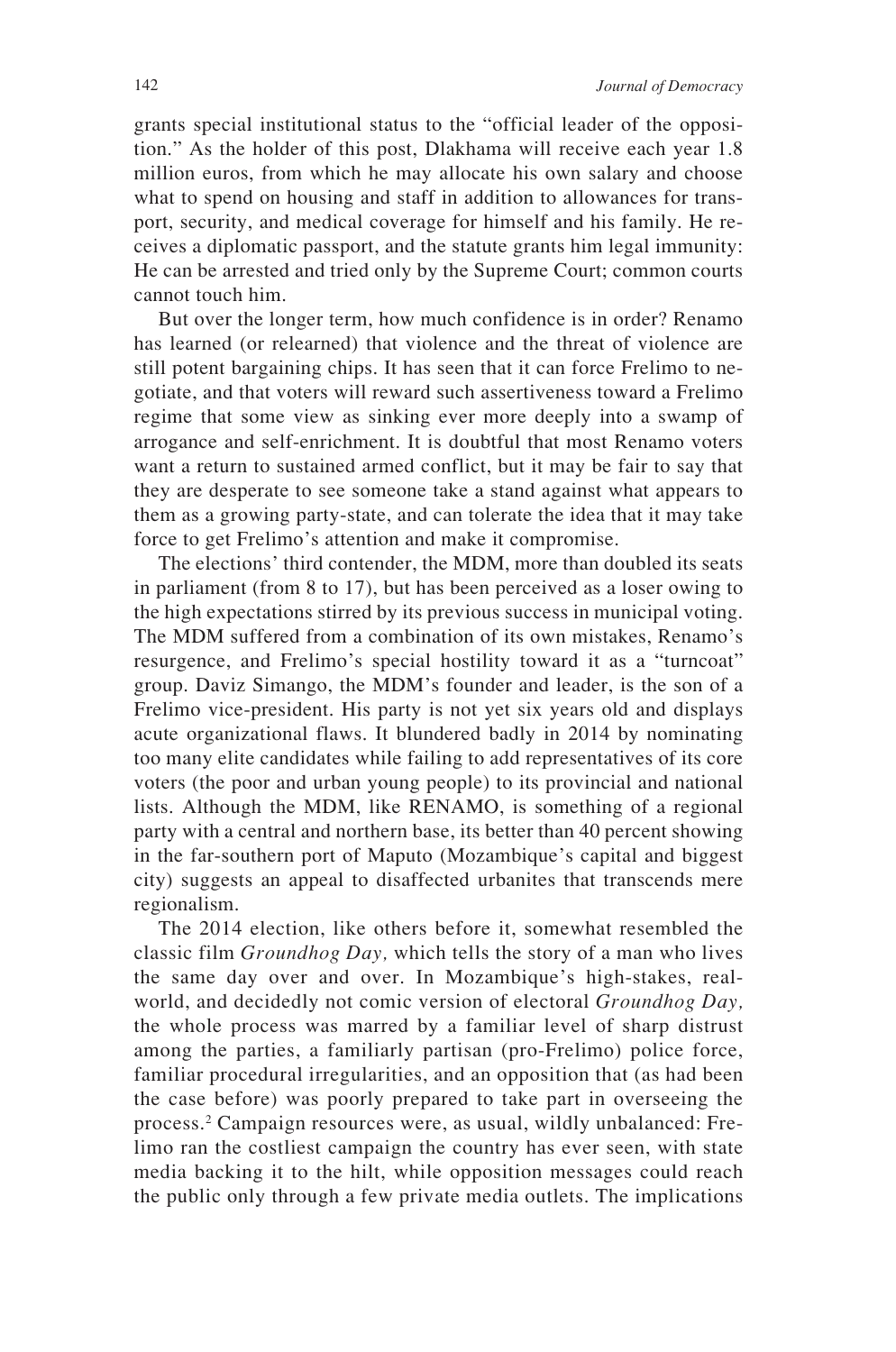for democratization—to say nothing of Mozambique's image in the eyes of donors and investors—are not good. Recurrently less than credible elections are a serious problem even if somehow "the show goes on," with Frelimo forming the government while the opposition parties lodge objections.

In fairness, however, it must be added that the orderliness of the elections (there were just a couple of violent incidents) was remarkable so soon after the eruption of the first serious challenge to peace in more than twenty years. Mozambique watchers learned something about the limits of reconciliation, but they also learned that Renamo and Frelimo can control their supporters. Whether the calm will last remains to be seen, however, as tensions arise not so much from elections themselves as from deeper issues that linger in the wake of an incomplete reconciliation process.

At the formal level, it does not appear that the opposition's complaints will be enough to overturn the 2014 results, though informally it does seem evident—given the recent strife—that the process of dealing with complaints must at least be *perceived* to be better than it has been in the past. Renamo has rejected every election result since 1994, but is generally considered to have had its strongest grounds for doing so in 1999 and 2009. So far the opposition parties have been unable to provide full evidence for their allegations regarding the 2014 elections. The Mozambican judiciary has rejected their claims of irregularities while international observers have found no fraud sufficient to have tipped the balance of power. Interestingly, most of the disputes this time concern not the presidential race, but rather the tabulation of votes for the provincial assemblies. It seems that Frelimo was worried about its grip on the provinces (the results show that it had reason to be), and it is at the provincial level that the charges of ruling-party fraud and intimidation are most credible.

#### **Political and Economic Developments**

Since the 1992 peace accord, Mozambique has become a darling of the international donor community, attracting US\$3.5 billion in foreign aid between 2005 and 2012. Although it remains one of the world's poorest countries, its 8 percent annual growth rate and low inflation have led to its being touted as a prominent success story from "emerging Africa." The OECD estimates that over the next decade, foreign direct investment (FDI) is expected to add up to US\$88 billion—a staggering sum for a country whose nominal 2012 GDP was only about a sixth of that amount.<sup>3</sup> The main investment draw is hydrocarbon resources. These consist not only of tar sands and coalfields (the latter in the northwestern inland province of Tete), but also of vast onshore and offshore natural-gas deposits that lie in the Rovuma River basin of far-northern Cabo Delgado Province. Already in 2013, contracts to explore the Ro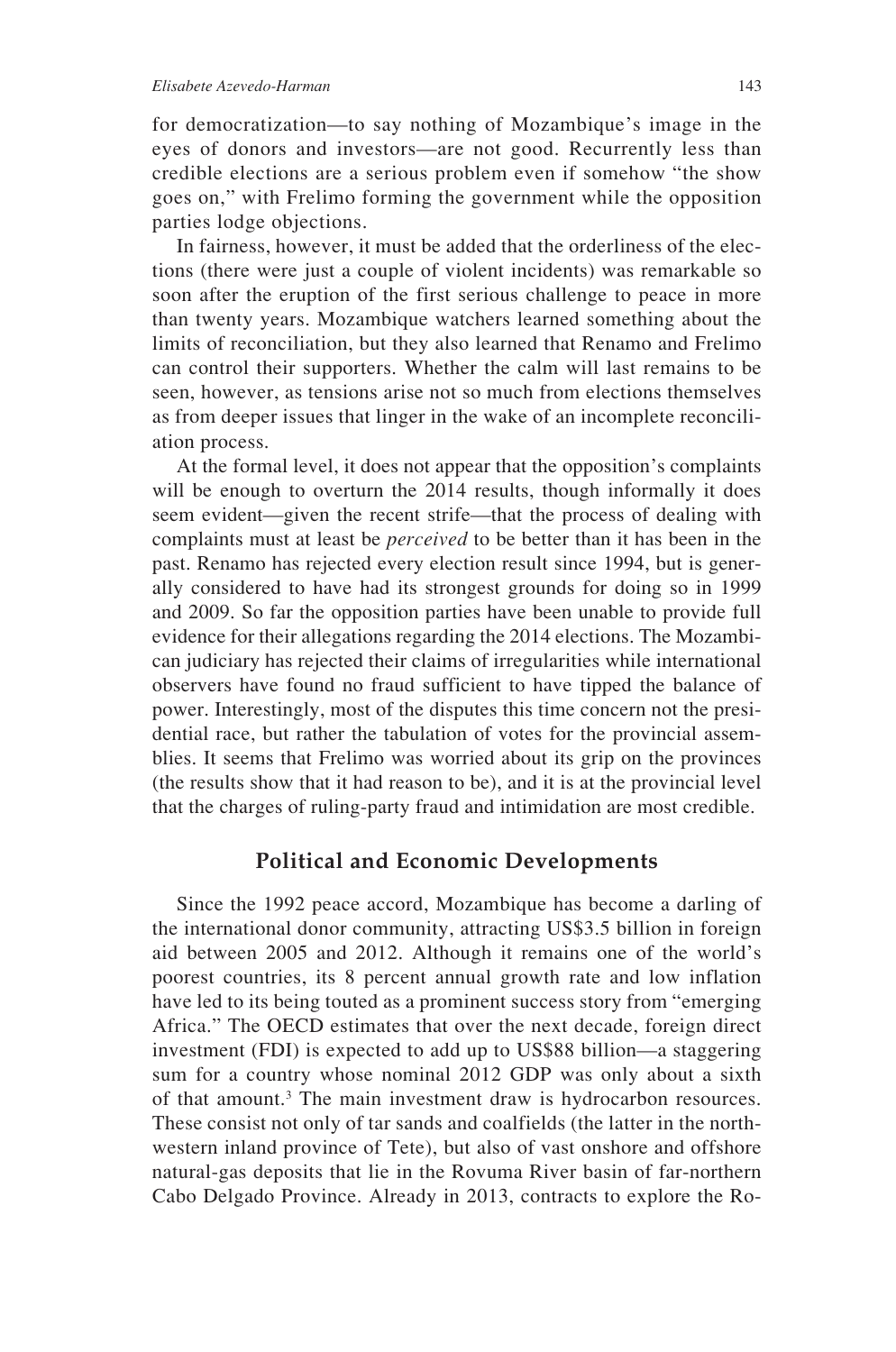vuma region for gas were bringing the government in Maputo an amount worth more than 4 percent of GDP. Mozambique, it seems, has joined the ranks of those countries that live in severe poverty while the specter and promise of wealth loom before them.

The discovery of natural riches in the center and north has raised fears that regional separatism may gain ground. Renamo stoked these worries when its secretary-general threatened in June 2014 to split the country if his party's demands were not addressed.<sup>4</sup> Frelimo has long prided itself on nation-building under the slogan "One people, one nation, one culture, from Rovuma to Maputo." Although there is no particular region or ethnic group with secessionist ambitions, Frelimo prizes national unity and has seen to it that the constitution requires all political parties to keep their main offices in Maputo. (Until 2004, there was also a law stating that no party could receive any seats in parliament without winning at least 5 percent of the total vote nationwide.)

Despite a simplistic impression that Frelimo is a purely "southern" party while Renamo and the MDM are of the center and north, each has members from across all ethnic groups and regions. Nor does religious sectarianism seem to be a problem: Northern Mozambique is predominantly Muslim while the south is mainly Christian, but in all provinces there is peaceful coexistence with no major incidents between religions or ethnic groups.

Frelimo's new cabinet, named on 18 January 2015, suggests a proactive concern with regional diversity. Even though it has fewer members than the previous cabinet (22 versus 28), there are now ministers from Tete, Niassa, Nampula, Sofala, and Cabo Delgado, as well as the traditional Frelimo strongholds of Inhambane, Manica, and Maputo. Could the opposition play the regionalist card in future elections? Possibly, though the strong showing in Maputo of the MDM—a party with leaders mainly from the north and center—may have done more for national unity than any government cautions against its erosion. Why would the MDM, with its proven transregional appeal to city-dwellers and younger voters in the south, want to trade that for a regionalist strategy?

As indicated by the northern background of Nyusi and his two main rivals for the Frelimo nomination, the ruling party is aware that its own members want a more balanced distribution of power among the various regions and ethnic groups. The way Frelimo put together its candidate lists for the provincial assemblies provides additional evidence that the different ethnic groups may not be questioning national unity but rather are seeking more equity in party preferment.

As shown in Table 2 below, the opposition performed extremely well in the central and northern provinces, improving significantly on its 2009 results. These provinces are rich not only in resources but in population; Frelimo's inclusion of central and northern representatives in the new cabinet is completely understandable.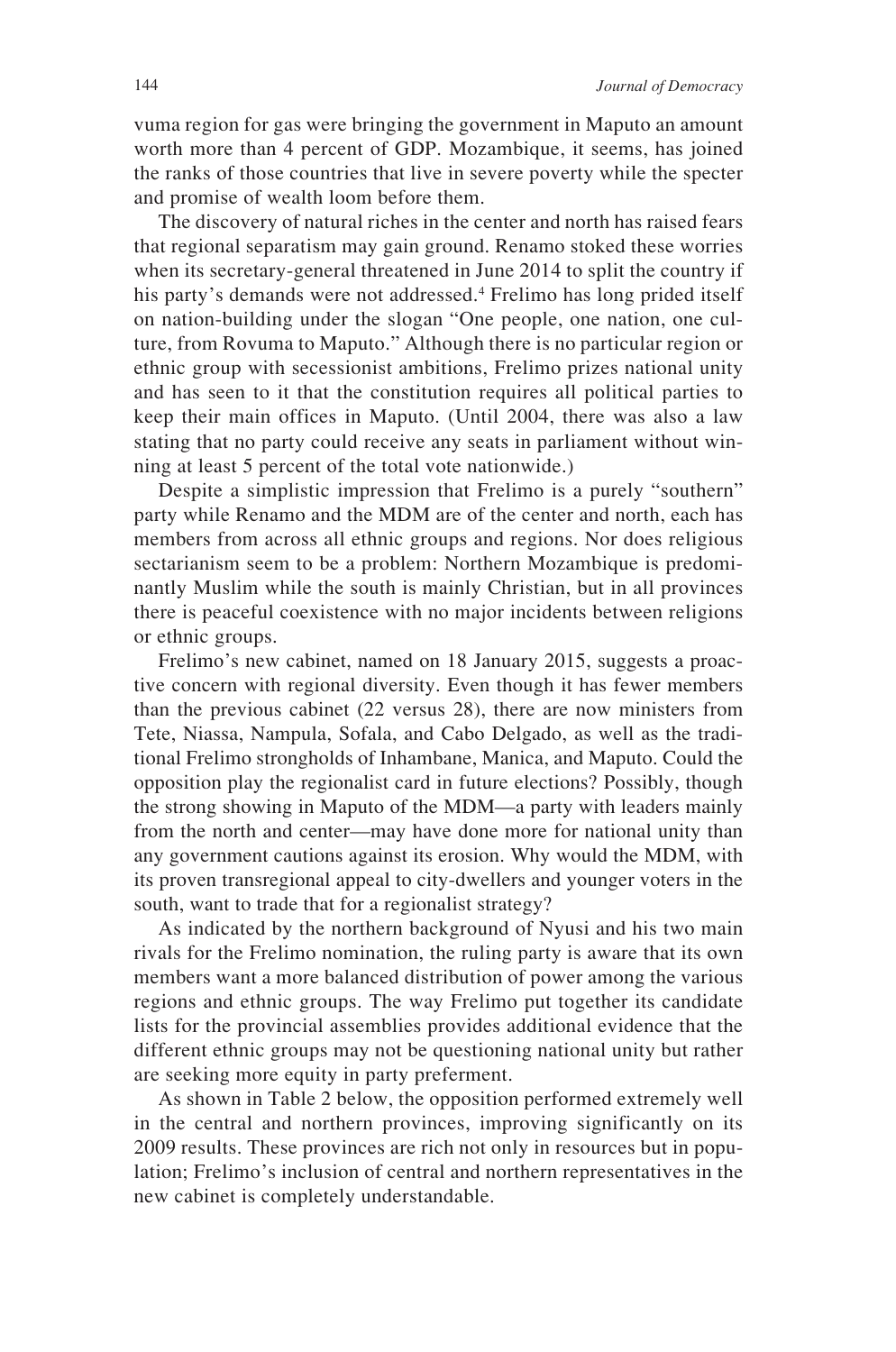|                             | 2009           |                              |                |                          | 2014           |               |                |  |  |
|-----------------------------|----------------|------------------------------|----------------|--------------------------|----------------|---------------|----------------|--|--|
| <b>PROVINCE</b>             | <b>FRELIMO</b> | <b>RENAMO</b>                | <b>MDM</b>     | <b>PDD</b>               | <b>FRELIMO</b> | <b>RENAMO</b> | <b>MDM</b>     |  |  |
| Northern                    |                |                              |                |                          |                |               |                |  |  |
| Cabo Delgado                | 73             | 8                            | ٠              |                          | 68             | 13            | 1              |  |  |
| Nampula                     | 76             | 11                           | $\overline{2}$ | -                        | 47             | 45            | 1              |  |  |
| Niassa                      | 66             | $\overline{2}$               | $\overline{2}$ | ۰                        | 42             | 34            | $\overline{4}$ |  |  |
| <b>Northern and Central</b> |                |                              |                |                          |                |               |                |  |  |
| Zambézia                    | 57             | 31                           | ۰              | $\overline{2}$           | 37             | 51            | $\overline{4}$ |  |  |
| Central                     |                |                              |                |                          |                |               |                |  |  |
| Sofala                      | 59             | 1                            | 20             | ٠                        | 29             | 46            | 7              |  |  |
| Tete                        | 70             | 10                           | ٠              | ٠                        | 35             | 44            | 3              |  |  |
| Manica                      | 61             | 19                           | ٠              | $\overline{\phantom{a}}$ | 40             | 39            | 1              |  |  |
| South                       |                |                              |                |                          |                |               |                |  |  |
| Gaza                        | 75             | ٠                            | ٠              | ٠                        | 69             | ٠             | 1              |  |  |
| Inhambane                   | 76             | $\qquad \qquad \blacksquare$ | ٠              | ٠                        | 59             | 11            | ٠              |  |  |
| Maputo Province*            | 75             | 5                            | ۰              | ۰                        | 59             | 12            | 9              |  |  |

**Table 2—Seats in Provincial Assemblies, 2009 and 2014**

*Source: Mozambique Political Process Bulletin,* no. 43, 17 November 2009; *Mozambique Political Process Bulletin,* no. 56, 28 November 2014.

*\**Maputo Province is distinct from Mozambique's capital of Maputo (which is also a province, but does not have a provincial assembly).

Although it was founded in 2009, the MDM got its real opening in 2013, when Renamo chose to boycott municipal elections. The MDM won control of four of the 53 municipalities in which it ran candidates, and garnered two-fifths of the total vote in Maputo and its large satellite city, Matola (together, the capital and its suburb are home to something like a fifteenth of Mozambique's total population of about 25 million).

Like other troubling fixtures in Mozambican politics, Renamo's penchant for distrust and boycotts is nothing new, and indeed has crystallized over the decades. Renamo began as an armed guerrilla movement, and seems still to have not quite embraced life as a "regular" political party. Even when observers have found elections fair, Renamo has questioned the integrity of the vote. Renamo leaders put distance between themselves and state institutions. They frequently refuse, for instance, to attend national events such as the annual June 25 Independence Day ceremony. Turning to Frelimo, we see an organization that has nominally adapted to multiparty politics, but which in many ways acts like a party-state. Frelimo too began (in 1962) as a group dedicated to armed struggle (against Portuguese rule), and for most of its history till 1990 it professed a commitment not only to nationalism, but also to Marxism and the creation of a socialist order.

Before the renewed violence of recent years, the low point of Frelimo's relations with Renamo came in 1999 and the years after. The 1999 elections were close enough both to bolster Renamo's already robust readiness to believe it had been cheated and to throw a scare into Fre-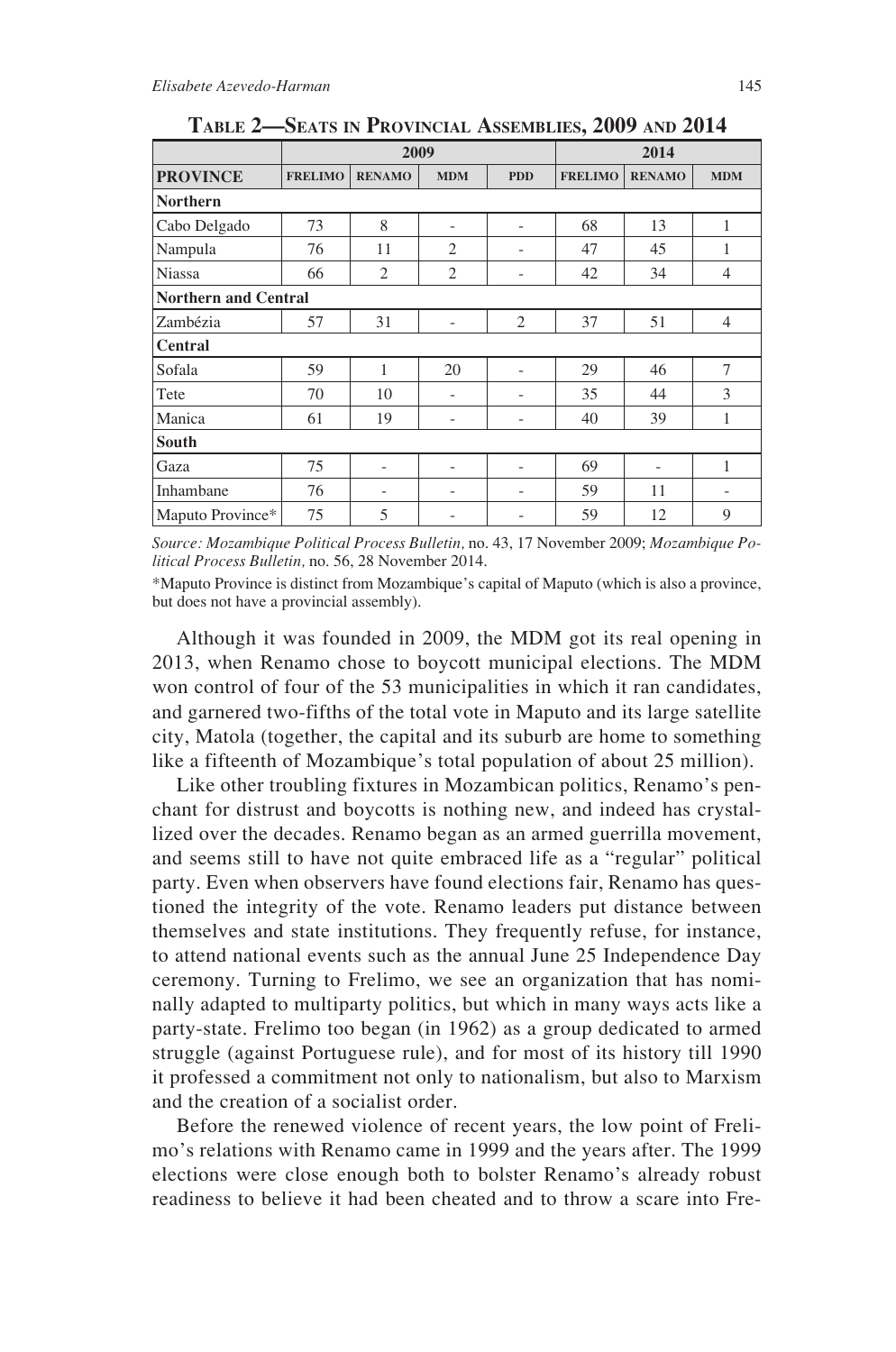limo. When the next general election came around in 2004, Frelimo's new leaders were "on guard" to prevent a repeat of 1999 and looked askance at dialogue and openness as too risky.

Even so, before 2012 the peace settlement did not seem to be in jeopardy. Starting in that year, however, fighting between Renamo and government forces became a daily occurrence along portions of the national road that runs through Sofala Province. It is true that in January 2010 Dhlakama had shifted his official residence from Maputo to the northern city of Nampula in protest against the 2009 election results. Yet at the same time, 16 of Renamo's 51 MPs were defying his orders to boycott parliament—the most prominent challenge to the Renamo leader ever to come from members of the party. Even while still in Maputo during the term of the previous parliament, Dhlakama had been holding press conferences at party headquarters to contradict the statements or votes of Renamo MPs. His move to Nampula was thus a tactical ploy to help him restore his grip on his own party.

Then Dhlakama began talking about a return to war, but no one in Maputo seems to have taken him all that seriously. In early December 2011, President Guebuza did meet Dhlakama in Nampula, but this appears to have been intended to create political cover before a planned government move against the Renamo leader. That maneuver came in March 2012, when national riot police surrounded Dhlakama's residence. Shooting broke out from both sides, and there were several casualties. Exchanges of recriminations followed this exchange of gunfire until, on 17 October 2012, Dhlakama abandoned Nampula and relocated to an old guerrilla base in Sofala Province. On October 21, the army attacked this base in an operation whose goal was never made clear to the public. Dhlakama fled to the bush where he remained in hiding until 2014. Until peace was restored in September of that year, the number of dead mounted. The exact number is hard to determine, but estimates run to several thousand.

This violence and uncertainty rekindled painful memories of the civil war and underscored how its legacy continues to haunt Mozambique. Demobilizing and disarming Renamo have become urgent agenda items, even as Renamo hurls charges of discrimination at the government in connection with the planned integration of Renamo fighters into the ranks of the national forces. Over the last two years, Renamo and the government have held more than ninety dialogue sessions. The importance of dialogue in any form cannot be overstated, but we must also note that formal state institutions—and above all parliament—are hardly playing any role. Three special representatives from each party are doing the talking; parliament was neither consulted about who the trio of official envoys would be, nor asked to ratify those whom the president selected. Worse yet, parliament itself has meekly accepted all this, revealing how weakly institutionalized and dependent on the executive it remains.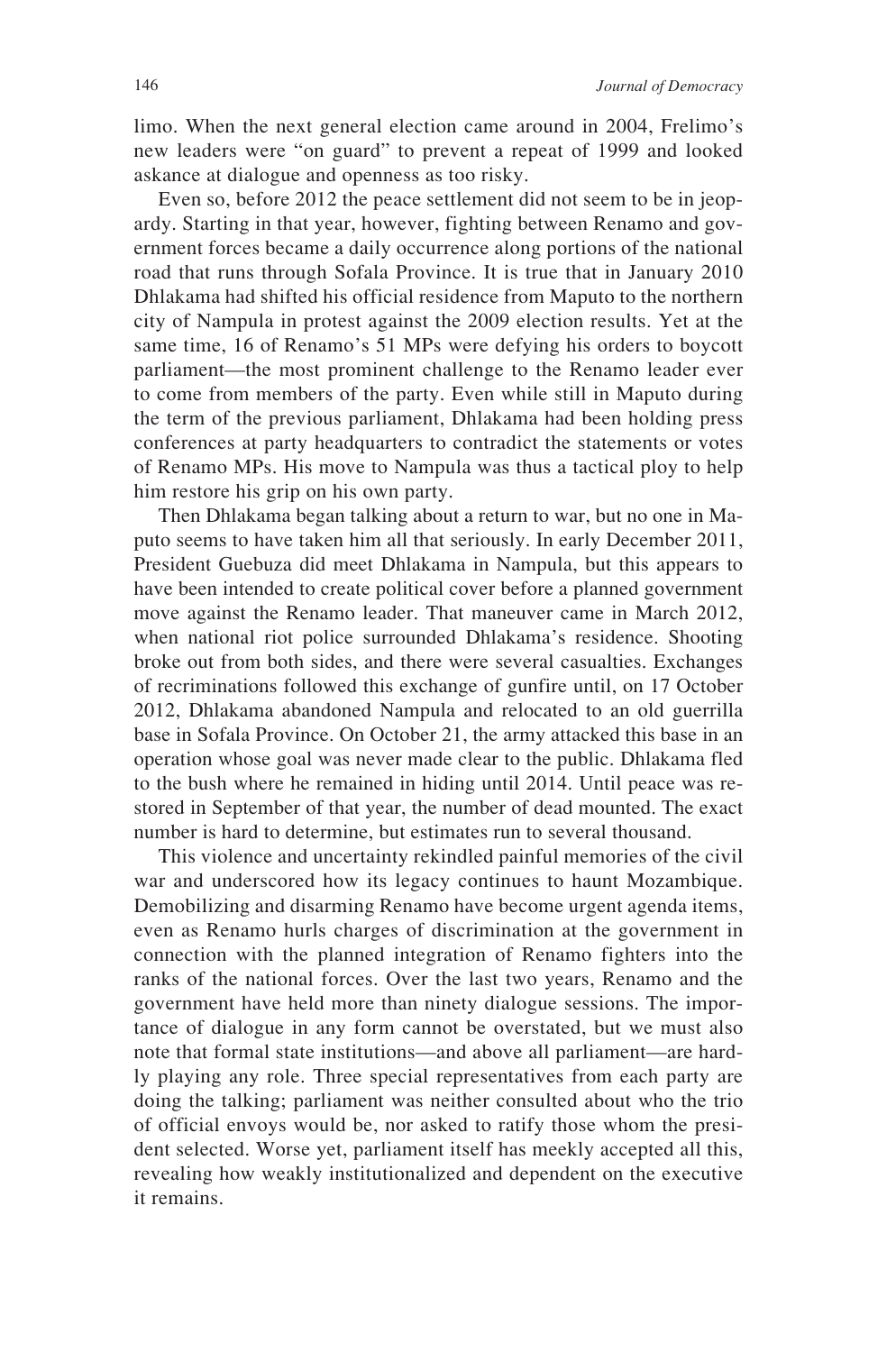

Unlike its neighbor South Africa with its Truth and Reconciliation Commission and resolve to "forgive but not forget," Mozambique has tried simply to look away from past misdeeds. Such organized attempts at promoting healing as have occurred were mainly the work of religious groups (including the Roman Catholic and Anglican churches) operating at the grassroots level. Their watchword was "Ask not who is to blame. Ask how they can contribute to peace." A desire to "move on" from the pain of a civil war is certainly understandable, but the

continued festering—and violent eruption—of issues left over from that time suggests that it is not the best approach. Narratives across the political spectrum diverge radically, but there is no forum in which they can be hashed out and reconciled. As bad as it was, the nature of the recent fighting suggests that the provision of such a forum may help. Unlike outbreaks of strife seen elsewhere, the conflict in Mozambique was instigated and led from the top, not the grassroots. In other words, it was a quarrel of elites rather than a matter of ordinary people laying waste to neighboring villages. Perhaps more formal and institutionalized reconciliation efforts involving these elites can draw off some of the energy that might otherwise go into physical combat.

#### **The Future of Democracy**

Although Mozambique's troubles have led to its being downgraded on well-known indices of democratization (Freedom House has kept it off the annual list of "electoral democracies" since 2009, for instance), the reality is more complex than a label such as "democratic reversal" or "stalled transition" can entirely capture. A number of important civil society organizations are at work in the political and economic spheres, although they are still more concentrated in Maputo and more reliant on foreign funding than they should be. The media continue to promote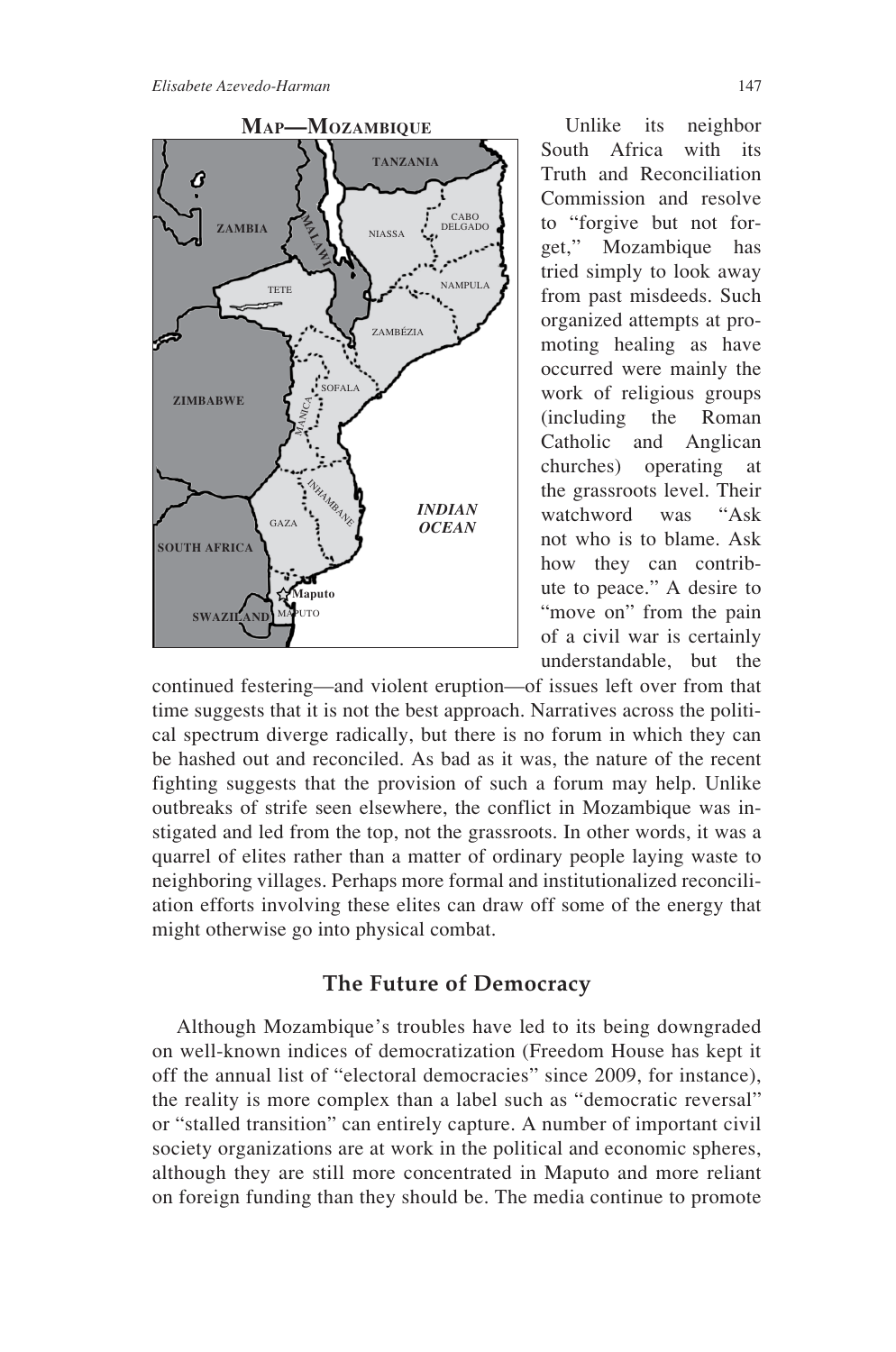public debate of national issues, and a third party has larger representation in parliament than ever before.

As with the democracy indices, influential media rankings such as

*Mozambique's formal political architecture of institutions matters, but without inclusive politics and solid "buyin" from key opposition players, it can never be more than a house built on sand.*

the World Press Freedom Index have been downgrading Mozambique. The 2013 firings of three prominent newspaper and television editors, all from nominally private media outlets, have drawn much comment. The general impression has been one of Frelimo (or to speak more precisely, President Guebuza's office) flexing its considerable economic muscle to dissuade private media from running unflattering stories about the chief executive.

If the government has a strategy to silence the media, it does not seem to

be working. Mozambique's private media outlets still freely criticize Frelimo and its leading figures. Newspapers, long hampered by the difficulty of securing timely print distribution outside the capital, have found a new lease on life via online social media. Thanks to the inexpensive scalability of the Internet, even small and politically vocal papers are being disseminated and publicly discussed as never before. Social-network discussions, primarily on Facebook, are emerging as a vital site of democratic debate, and formed a new factor in the 2014 campaign season. Journalists, ministers, war veterans, and students all share their thoughts on topics ranging from which party and candidates to support to news items such as crime in remote provinces.

Everyone in the political marketplace wants a piece of the democracy action, at least in speech: Frelimo claims the paternity of independence and self-rule, while Dhlakama based his entire 2014 campaign on his avowal that he is the "father of democracy." The MDM, meanwhile, likes to call the cities that it governs "free zones." All parties want to claim rhetorical credit for democracy; all share responsibility for its incomplete state. Regular changes to the electoral law and repeated bouts of postelection deadlock are symptoms of a country that has only superficially democratized.<sup>5</sup> The brinkmanship that goes on around elections illustrates the frailty of the Mozambican state and reminds us that even prior to democracy the country never reached a sustainable and inclusive bargain among its key political players. The political elites struck formal deals in 1992 and again (after a renewed outburst of violence) in 2014. Yet the non-Frelimo elites still have no sense of being included, and future paper pacts can be expected to fail if critical figures continue to feel shut off permanently from access to the structures and resources of the state.<sup>6</sup>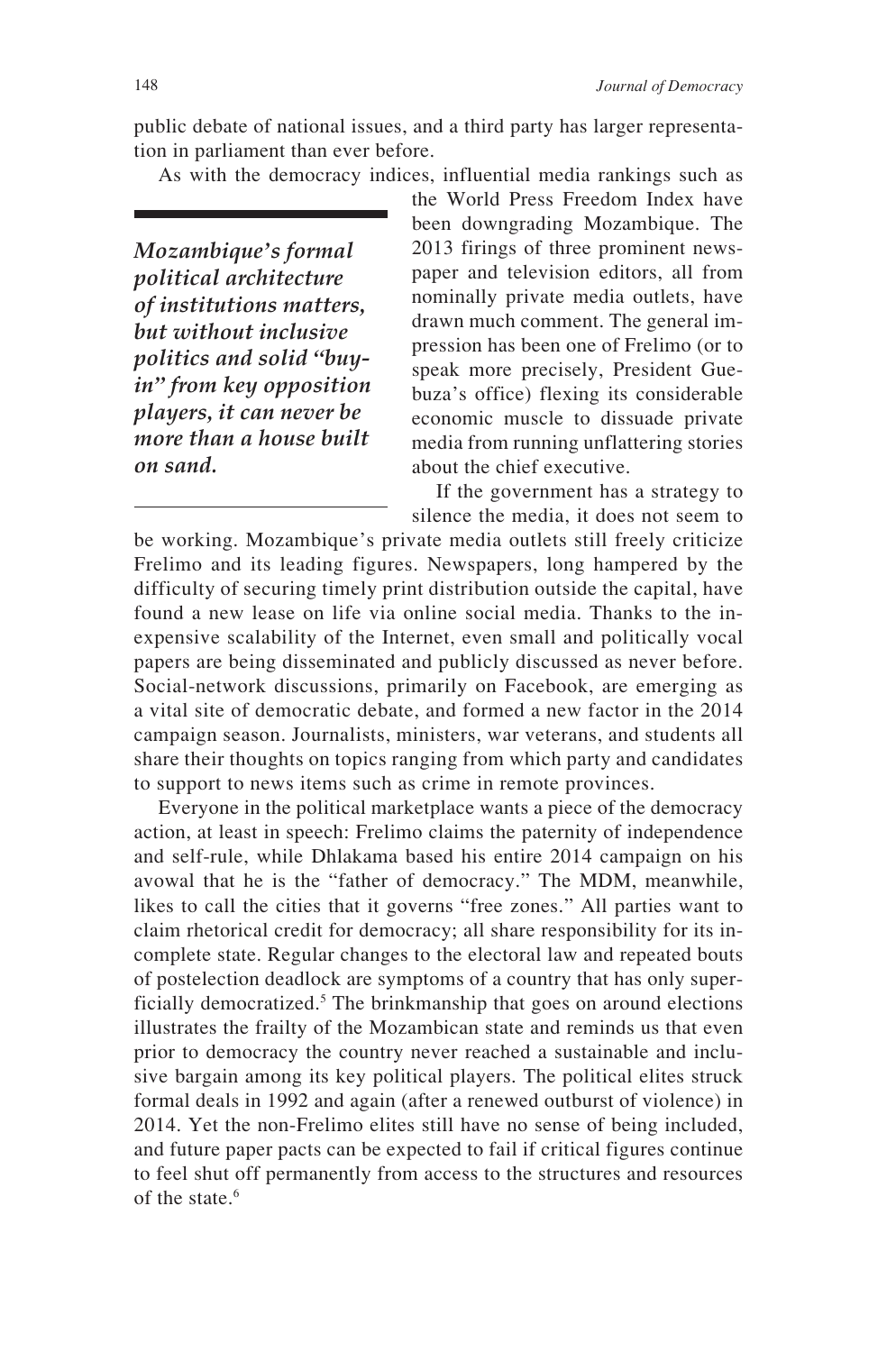Mozambique's formal political architecture of institutions matters, but without inclusive politics and solid "buy-in" from key opposition players, it can never be more than a house built on sand. Political organization needs to be designed and agreed to by political elites,7 but Frelimo also needs to make concessions that go beyond agreeing to political rules for the sake of stability. There is no simple recipe for true reconciliation, but dialogue should go beyond the two former belligerents. Religious and other civil society figures are present at their talks, but only as observers. The cause of reconciliation would benefit if they had a larger and more active role.

A stronger focus on decentralization might help as well. The current model combines elected provincial assemblies with presidentially appointed governors who have most of the real power. The reason for this is Frelimo's fear—which in light of what happened in 2014 we must call well-founded—of an opposition victory in the provinces that could pose a threat to Frelimo dominance. Under this "halfway" model of decentralization, Renamo has won majorities in the assemblies of Sofala, Tete, and Zambézia, but even in those provinces finds itself with no effective role in or responsibility for governance. Thus Renamo still lacks incentives to compromise on policy issues, and instead is left free to follow any impulse it may have to take extreme stands, with reconciliation and democratization suffering in the process. Renamo should not be allowed to be only a voice "against" government with no need to compromise. There is an opportunity to make the provincial assemblies a test bed where Renamo and the MDM can be called to something more than antagonism, but the assemblies need to be given more power or the chance will be lost.

Is this too much to hope for in a country where the president has a free hand to hire and fire not only cabinet members (including the prime minister) and provincial governors but even university rectors? The Mozambican president must dismiss the premier and cabinet if parliament rejects the government's program twice, but other than that there is little to hold him accountable. Parliament may question the prime minister but not the president, and the former is constitutionally no higher than any other minister and serves at the president's pleasure.

This constitutional design, with its very strong presidency, can no longer be called the legacy of the one-party authoritarian regime that Frelimo ran before 1994. Through several rounds of constitutional revisions, Renamo has never challenged this system. Mozambique's stalled democratization (the label does fit even if it is less than exhaustive) is partly due to the ruling party's dominance, but it owes something to Renamo's choice as well—for whatever reason, that opposition formation has signed on to a system that makes the opposition's leader a perennial outsider. We may grant that political systems need to be designed internally without international blueprints, but there can be no denying